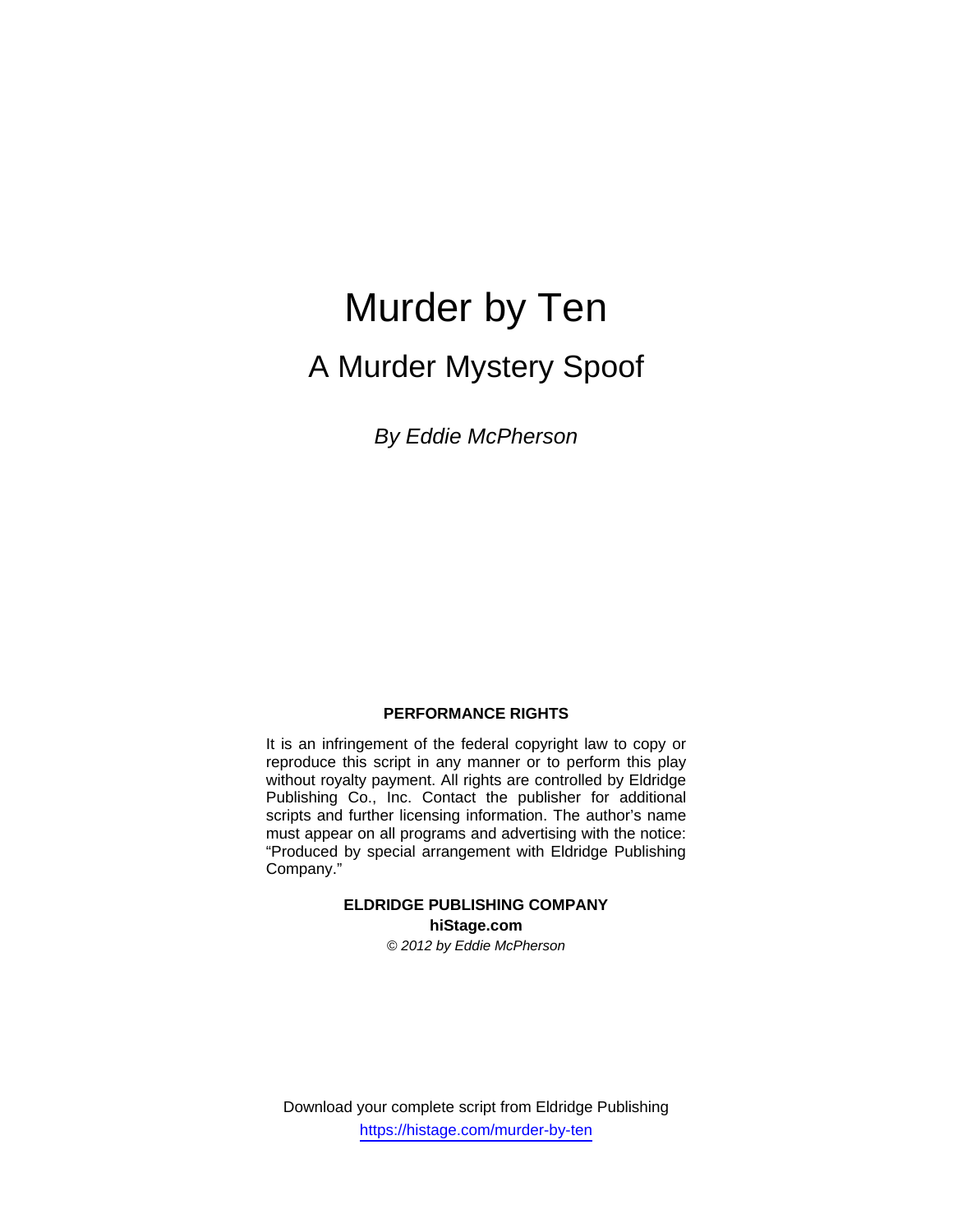*Murder by Ten - 2 -* 

# **DEDICATION**

*To all my students who helped bring these whacky characters to life for the first time. It's always a blast working with you guys. Your input was amazing and right on target.* 

# **STORY OF THE PLAY**

Ten dim-witted people have been invited to an old house on Dunce Island with the ultimate purpose, unbeknownst to them, to be murdered. Apparently, because of his or her dumbness, each was responsible for the earlier death of someone else. Now, one by one, they themselves are done in according to a silly nursery rhyme hanging over the fireplace. Because they're not the brightest bulbs in the box, the poor victims are murdered rather easily by such things as vacuum cleaner hoses and live alligators. After several murders take place, they become suspicious of each other. But when the last person bites the dust and there's no one else on the island, the question remains: Who the heck did all the murdering? A fun parody of one of Agatha Christie's most popular mystery novels.

# **ORIGINAL PRODUCTION**

The show was first performed in January, 2012 by three different student casts in the performing arts program at South Paulding High School, Douglasville, GA under the title *Ten Little Dunces*.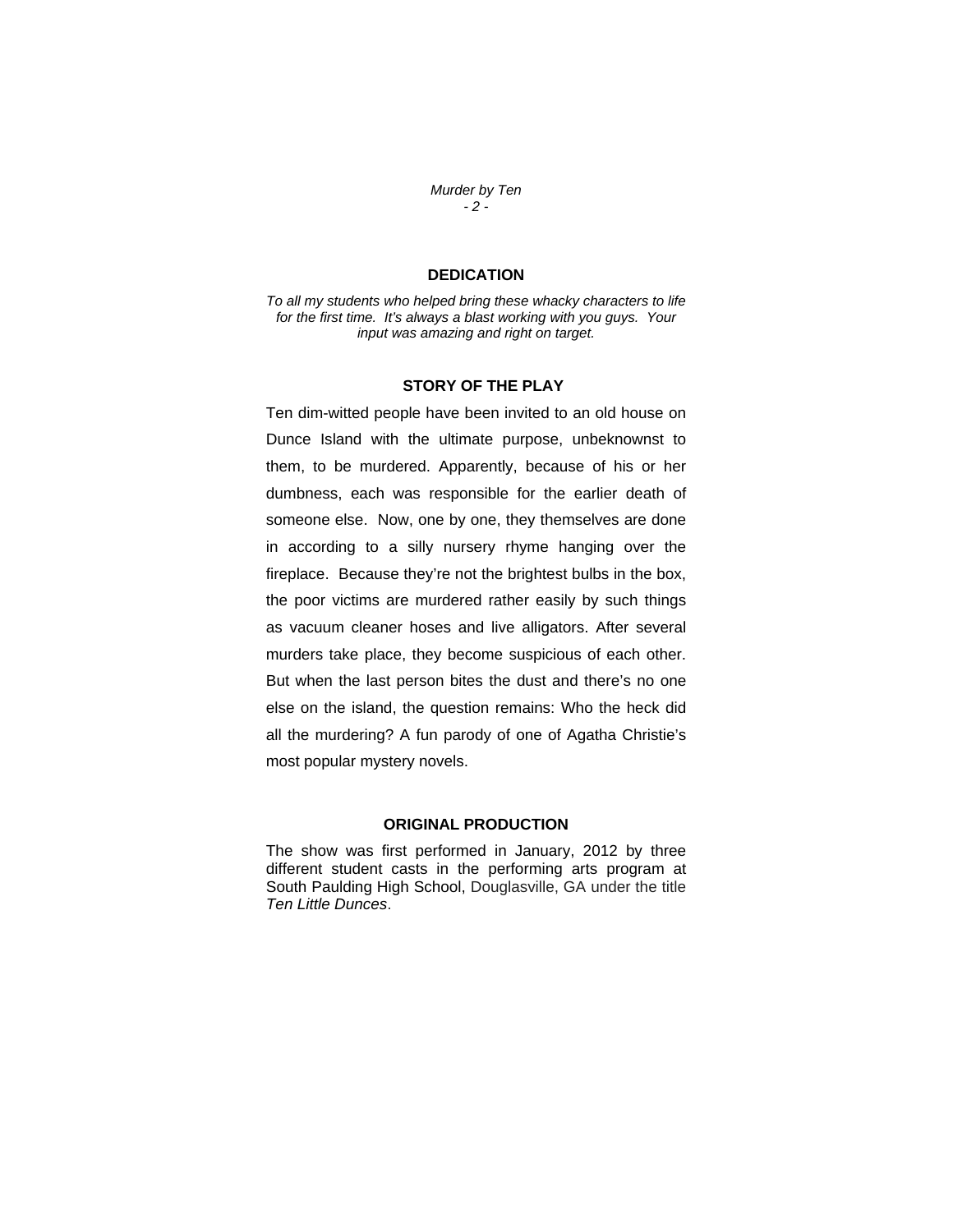#### *Murder by Ten - 3 -*

#### **CAST OF CHARACTERS**

*(1 m, 2 w, 10 flexible, 1 offstage voice)* 

**PEPPY SPARKS: High strung and nervous.** 

**MISS PRIGGISH:** Pompous, smug and, well, priggish.

**DR. NOSTRUM:** Quack of a surgeon.

**MR. ROPER:** An ex-cop with a past temper.

**MR. DRUDGE:** Butler type. Poised and dry.

**MRS. DRUDGE:** Mr. Drudge's ugly servant wife. (Played by a male.)

**JUDGE SLAYER:** Overbearing, take-charge type.

**GENERAL BLITZ:** Wears a uniform but is quite cowardly.

**MARK CENTRUM:** For some reason wears a large target on his shirt.

**RICH N. VIRILE:** Ladies' man.

**DETECTIVE FOOT:** One of three detectives to investigate the murders; appears only in last scene.

**DETECTIVE HOUND:** Another.

**DETECTIVE CLOTHES:** Another.

**OFFSTAGE VOICE:** Friendly then ominous.

**Cast Note:** This play is written with certain genders noted in the script; however, feel free to adapt to your needs. Peppy Sparks and Miss Priggish would be best played by females. Mrs. Drudge would be best played by a male. The rest can be very flexible with pronoun changes etc.

Because this is a silly farce, the actors should play their characters broadly and the action should move quickly with exaggerated body language and facial expressions. Have your actors begin to speak as soon as they enter the playing area and not when they reach center. This helps with the pacing and tempo of the play, keeping it moving at a pace that fits a farce.

*Production Notes: Please see end of script for notes about the alternative ending, props, costumes, SFX, and blackouts.*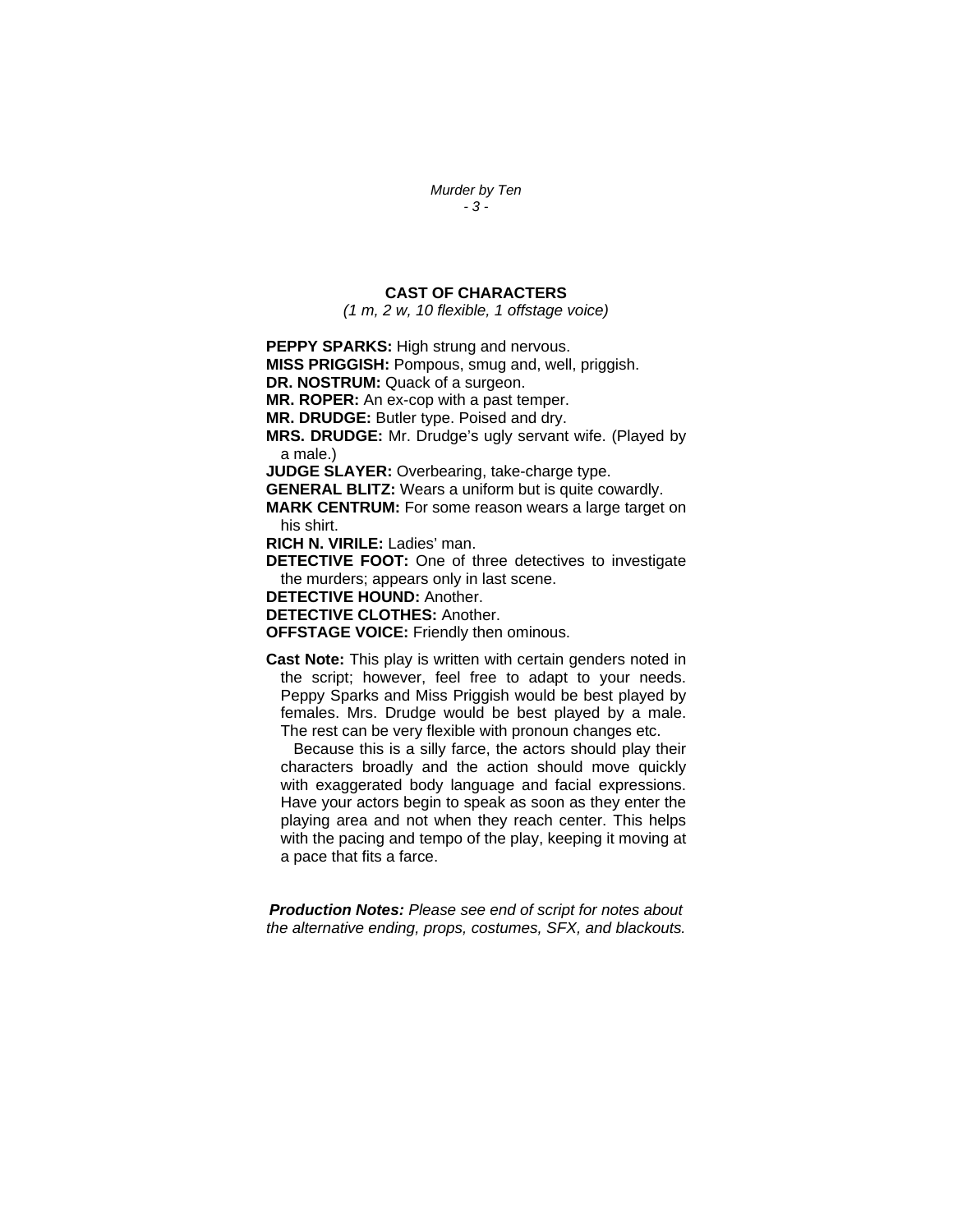*Murder by Ten - 4 -* 

### **THE SET**

The whole play takes place in the living room of an old house. The front door is SR. There's a closet door just a few feet from the front door. A full-length window is upstage right. The fireplace is USL. The kitchen door and hall door that lead to the bedrooms are SL, although you may choose to have one entrance leading to the kitchen and the bedrooms if this better fits your needs. A large framed nursery rhyme hangs over the fireplace. A sofa and chair sit in the middle of the stage. A small table stands downstage left. Sitting on the table are ten pointed hats that have been spray painted black to resemble dunce hats. You may add other pieces of furniture as desired to bring character to your set. In the original production, the set was merely suggestive. Free-standing doors, window, and fireplace were used. The nursery rhyme was attached to a black pole and erected over the fireplace.

**Nursery Rhyme:** Because the rhyme over the fireplace won't be big enough to be read by the audience, you may want to print the rhyme in your program or have a VOICE recite the rhyme in the darkness before Scene 1 begins. You may choose not to allow the audience to know what the rhyme says until it's revealed verse by verse as the play unfolds. At any rate, the rhyme goes as follows:

*Ten little dunces waiting to dine. The one in the red dress coughs himself to death and then there were nine.* 

 *Nine little dunces waiting for their fate. The ugly duckling faints and then there were eight.* 

 *Eight little dunces talking about Heaven. One is tapped on the shoulder and then there were seven.* 

 *Seven little dunces, one is named Frix. He gets it with a vacuum cleaner hose and then there were six.* 

 *Six little dunces waiting for the cops to arrive. One gets it with a Taser and then there were five.* 

Five little dunces pacing the floor. Someone is trapped under *water and then there were four.* 

 *Four little dunces too blind to see. One stands at a bluff and then there were three.* 

 *Three little dunces take off a shoe. One steps on a cobra and then there were two.* 

 *Two little dunces fighting o'er a gun. One hits the mark and then there was one.* 

 *One little dunce thinks it's all done. What goes around, comes around and then there were none.*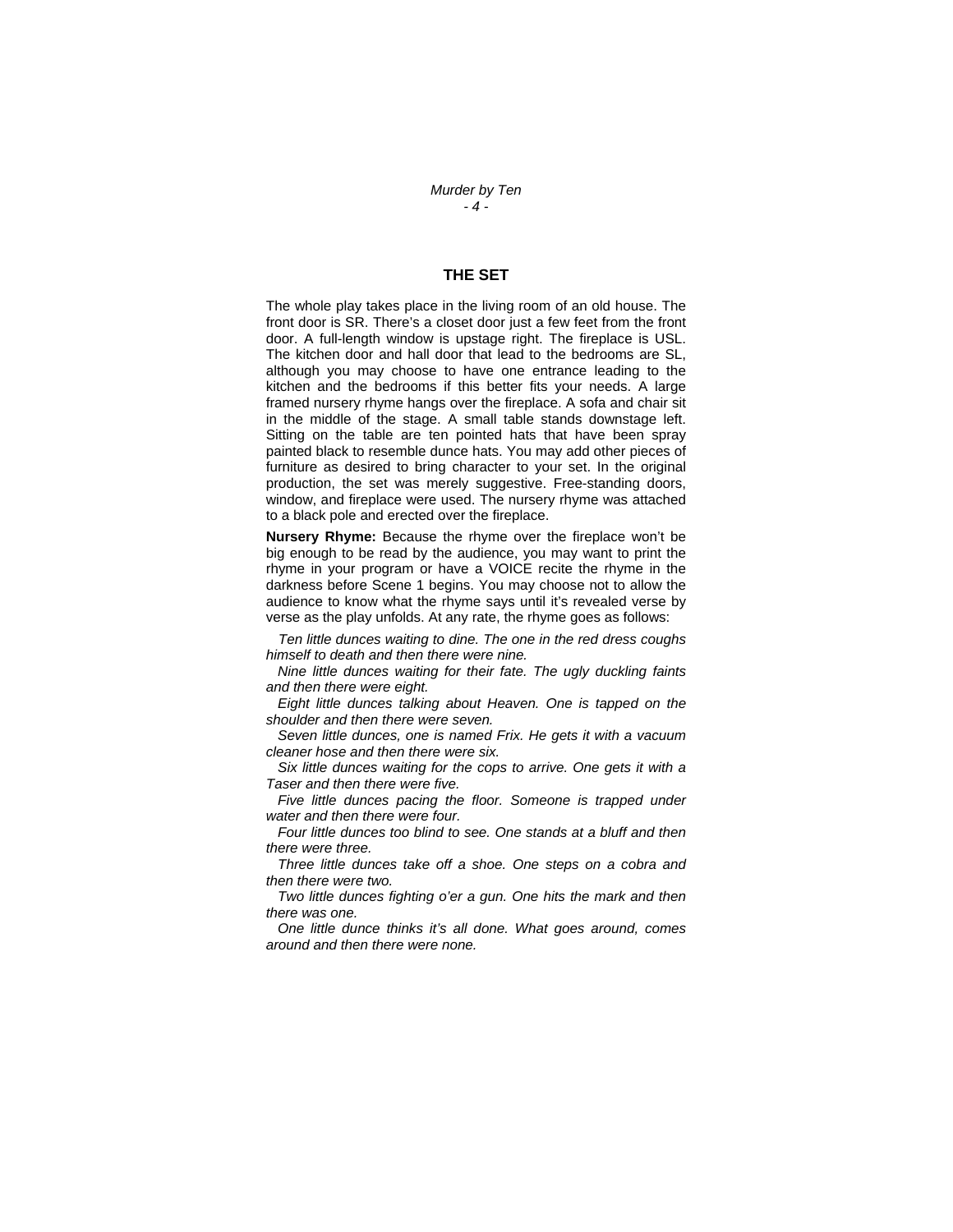#### *Murder by Ten - 5 -*

# **Murder by Ten Scene 1**

*(AT RISE: PEPPY SPARKS enters with a suitcase. She's young, full of energy and just a bit ditzy. She looks around as she takes in the room.)* 

**PEPPY SPARKS:** It's all so beautiful. *(Points.)* Oh, look, a sofa! *(Points.)* Oh, look, a chair! *(Points.)* Oh, look, a fireplace! *(Points to herself.)* Oh, look, I'm talking to myself. *(Shouting toward the door.)* Isn't anyone else coming in?!

*(MISS PRIGGISH enters through the front door carrying her own suitcase and looking over the top of glasses.)*

- **MISS PRIGGISH:** Ladies don't shout, dear. Hold your shoulders up and don't forget who you are.
- **PEPPY SPARKS:** *(Whispers.)* Sorry, Miss Priggish.
- **MISS PRIGGISH:** *(Looking around.)* What a horribly wretched place.
- **PEPPY SPARKS:** I think it's wonderful! *(Twirls around with her arms out.)* Wheeeeee!

**MISS PRIGGISH:** Where is everyone?

- **PEPPY SPARKS:** I'll call them. *(Runs to the fireplace and shouts up the "chimney.")* Everyone come on in!
- **MISS PRIGGISH:** *(Shakes her head.)* Good gracious, if you want something done right... *(Opens the closet door and shouts.)* Hello? Is anyone out there?!
- **PEPPY SPARKS:** *(Points at MISS PRIGGISH and laughs.)* Hey, old woman, you're talking to the closet.
- **MISS PRIGGISH:** *(Closing the door.)* Oh, and I suppose shouting up the fireplace is much smarter.

*(DR. NOSTRUM and MR. ROPER enter through the front door carrying suitcases.)*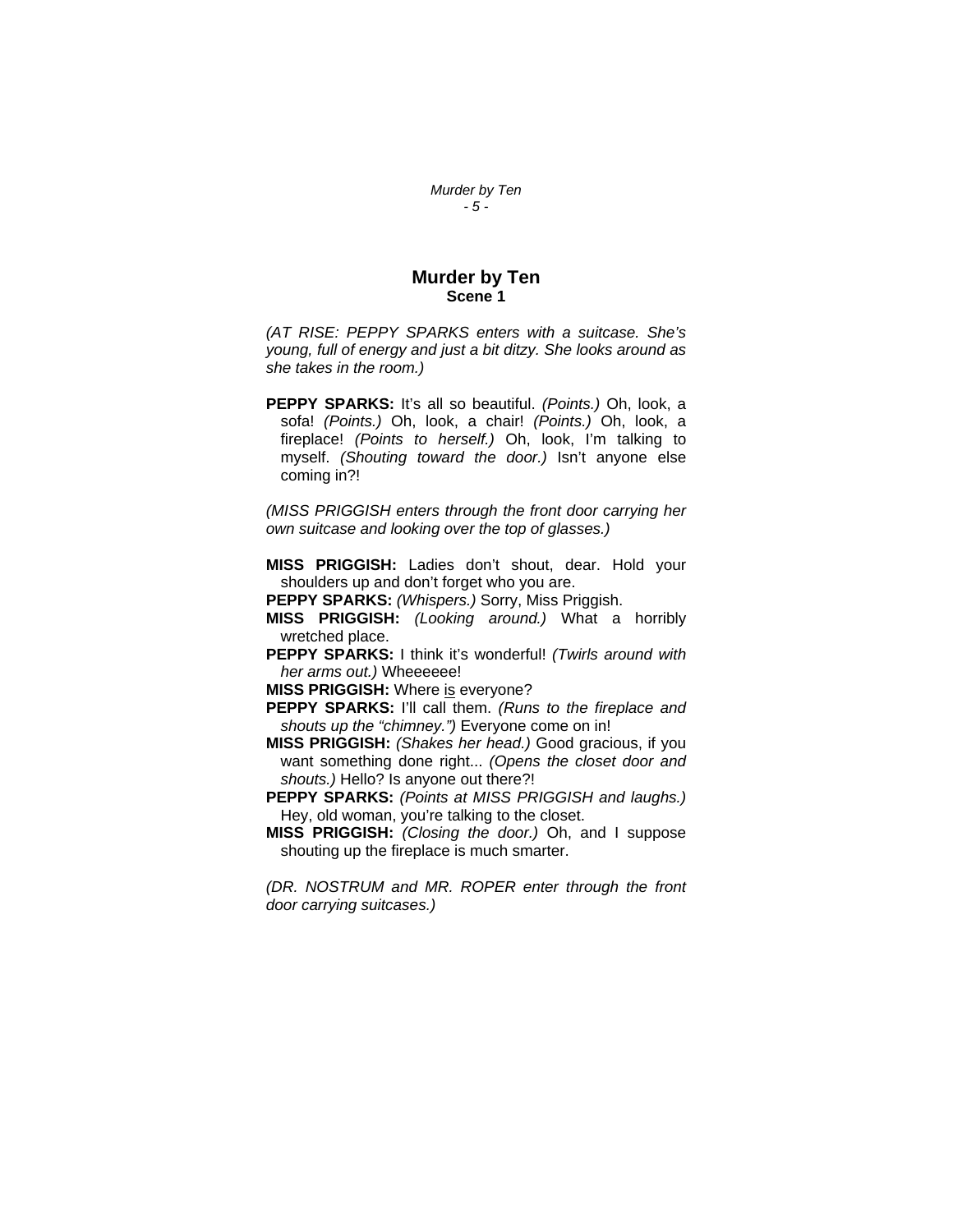#### *Murder by Ten - 6 -*

- **DR. NOSTRUM:** *(Speaking to MR. ROPER as they move center stage.)* So, I told the old battleaxe, look if you don't like the way I operate, next time I'll sew you up and leave the zucchini in your rib cage.
- **MR. ROPER:** *(Laughs heartily.)* That's a good story, Dr. Nostrum.
- **MISS PRIGGISH:** *(Approaching the men.)* Where did you two come from?
- **DR. NOSTRUM:** We came over on the boat just as you, Miss Sparks.
- **PEPPY SPARKS:** She isn't Miss Sparks, I am.
- **MR. ROPER:** Can you prove it?
- **PEPPY SPARKS:** *(Pulls a cell phone from her purse.)* Yes, I can. I'll call my mother, she'll tell you.
- **MISS PRIGGISH:** We're on an island in the middle of the ocean, you can't get a signal out—
- **PEPPY SPARKS:** *(Puts up a hand to hush MISS PRIGGISH.)* Hello? Mummy? This is Peppy. Yes, we're here. The boat ride was pleasant. I need you to tell this nice man who I am, please.

*(SHE hands the phone to MR. ROPER.)* 

- **MR. ROPER:** Hello? *(To PEPPY SPARKS as he hands back the phone.)* There's no one there.
- **PEPPY SPARKS:** *(Grabs the phone.)* Hello? Hello? *(Realizes.)* Oh, that's right, Mother's dead.

*(SHE laughs a strange laugh. MR. DRUDGE enters carrying a tray with a teapot sitting on it.)* 

**MR. DRUDGE:** Good afternoon.

**MISS PRIGGISH:** *(Over her glasses.)* And who, pray tell, are you?

**MR. DRUDGE:** My name is Drudge, ma'am. My wife and I are servants to Mr. Amos. Would anyone like some tea? **MISS PRIGGISH:** I would like some tea.

**PEPPY SPARKS:** That sounds refreshing.

**DR. NOSTRUM:** Tea would be nice.